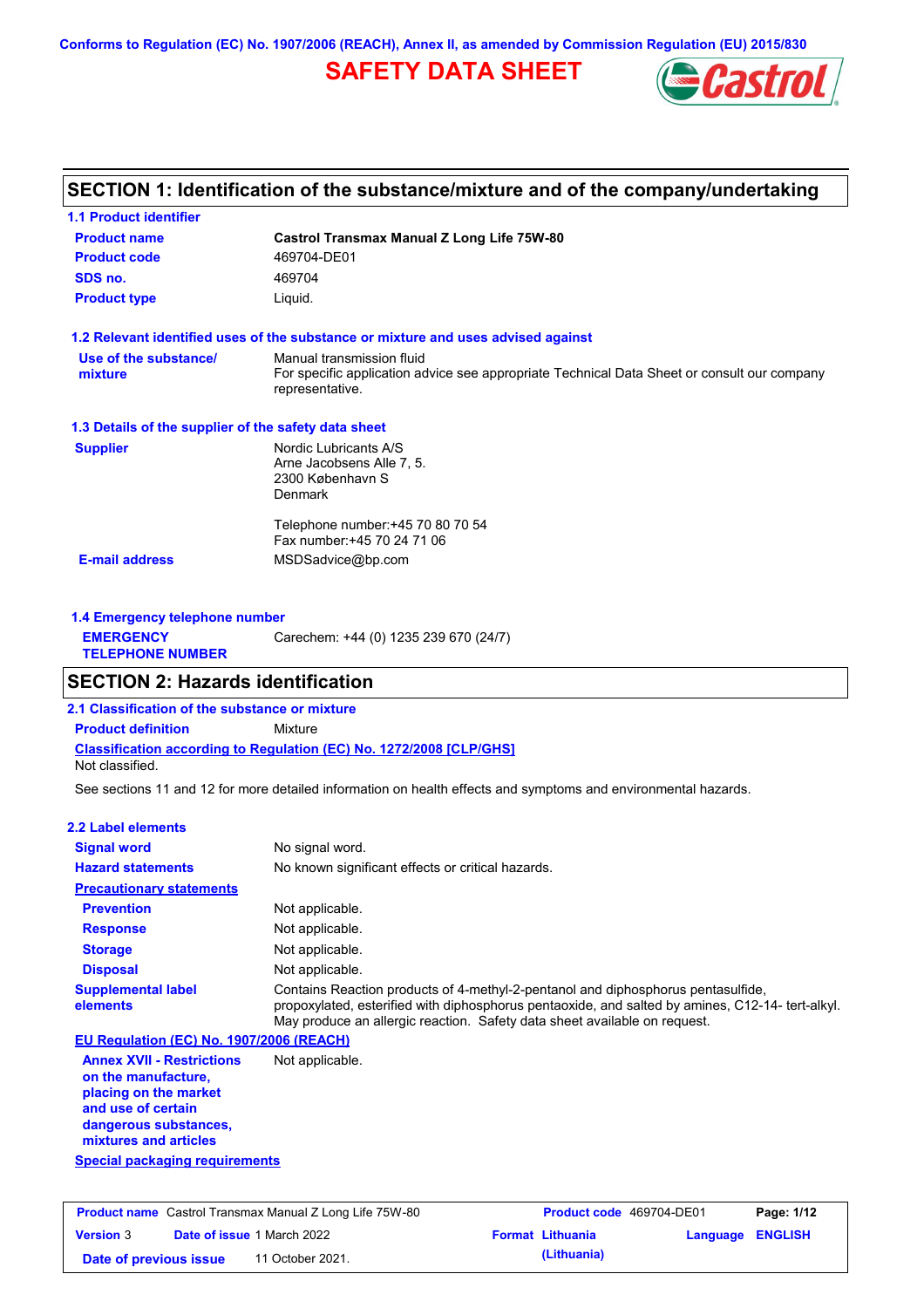## **SECTION 2: Hazards identification**

| <b>Containers to be fitted</b><br>with child-resistant<br>fastenings                                                     | Not applicable.                                                                                               |
|--------------------------------------------------------------------------------------------------------------------------|---------------------------------------------------------------------------------------------------------------|
| <b>Tactile warning of danger</b>                                                                                         | Not applicable.                                                                                               |
| 2.3 Other hazards                                                                                                        |                                                                                                               |
| <b>Results of PBT and vPvB</b><br>assessment                                                                             | Product does not meet the criteria for PBT or vPvB according to Regulation (EC) No. 1907/2006,<br>Annex XIII. |
| <b>Product meets the criteria</b><br>for PBT or vPvB according<br>to Regulation (EC) No.<br><b>1907/2006, Annex XIII</b> | This mixture does not contain any substances that are assessed to be a PBT or a vPvB.                         |
| Other hazards which do<br>not result in classification                                                                   | Defatting to the skin.                                                                                        |

### **SECTION 3: Composition/information on ingredients**

Mixture

#### **3.2 Mixtures**

#### **Product definition**

Synthetic base stock. Proprietary performance additives.

| <b>Product/ingredient</b><br>name                                                                                                                                                    | <b>Identifiers</b>                                                                      | $\frac{9}{6}$ | <b>Regulation (EC) No.</b><br>1272/2008 [CLP]                                              | <b>Type</b> |
|--------------------------------------------------------------------------------------------------------------------------------------------------------------------------------------|-----------------------------------------------------------------------------------------|---------------|--------------------------------------------------------------------------------------------|-------------|
| Dec-1-ene, homopolymer,<br>hydrogenated Dec-1-ene, oligomers,<br>hydrogenated                                                                                                        | REACH #: 01-2119486452-34 ≥75 - ≤90<br>EC: 500-183-1<br>CAS: 68037-01-4                 |               | Not classified.                                                                            | $[2]$       |
| Distillates (petroleum), hydrotreated<br>heavy paraffinic                                                                                                                            | REACH #: 01-2119484627-25 ≤3<br>EC: 265-157-1<br>CAS: 64742-54-7<br>Index: 649-467-00-8 |               | Asp. Tox. 1, H304                                                                          | [1] [2]     |
| Distillates (petroleum), solvent-<br>dewaxed heavy paraffinic                                                                                                                        | REACH #: 01-2119471299-27 ≤3<br>EC: 265-169-7<br>CAS: 64742-65-0<br>Index: 649-474-00-6 |               | Asp. Tox. 1, H304                                                                          | [1] [2]     |
| Distillates (petroleum), hydrotreated<br>light paraffinic                                                                                                                            | REACH #: 01-2119487077-29<br>EC: 265-158-7<br>CAS: 64742-55-8<br>Index: 649-468-00-3    | -≤3           | Asp. Tox. 1, H304                                                                          | [1] [2]     |
| Distillates (petroleum), solvent-<br>dewaxed light paraffinic                                                                                                                        | REACH #: 01-2119480132-48 ≤3<br>EC: 265-159-2<br>CAS: 64742-56-9<br>Index: 649-469-00-9 |               | Asp. Tox. 1, H304                                                                          | [1] [2]     |
| Reaction products of 4-methyl-<br>2-pentanol and diphosphorus<br>pentasulfide, propoxylated, esterified<br>with diphosphorus pentaoxide, and<br>salted by amines, C12-14- tert-alkyl | REACH #: 01-2119493620-38<br>$EC:$ -<br>$CAS. -$                                        | - <1          | Acute Tox. 4, H302<br>Eye Irrit. 2, H319<br>Skin Sens. 1B, H317<br>Aquatic Chronic 2, H411 | $[1]$       |

**See Section 16 for the full text of the H statements declared above.**

#### Type

[1] Substance classified with a health or environmental hazard

[2] Substance with a workplace exposure limit

[3] Substance meets the criteria for PBT according to Regulation (EC) No. 1907/2006, Annex XIII

[4] Substance meets the criteria for vPvB according to Regulation (EC) No. 1907/2006, Annex XIII

[5] Substance of equivalent concern

[6] Additional disclosure due to company policy

Occupational exposure limits, if available, are listed in Section 8.

| <b>Product name</b> Castrol Transmax Manual Z Long Life 75W-80 |  |                                   | <b>Product code</b> 469704-DE01 |                         | Page: 2/12       |  |
|----------------------------------------------------------------|--|-----------------------------------|---------------------------------|-------------------------|------------------|--|
| <b>Version 3</b>                                               |  | <b>Date of issue 1 March 2022</b> |                                 | <b>Format Lithuania</b> | Language ENGLISH |  |
| Date of previous issue                                         |  | 11 October 2021.                  |                                 | (Lithuania)             |                  |  |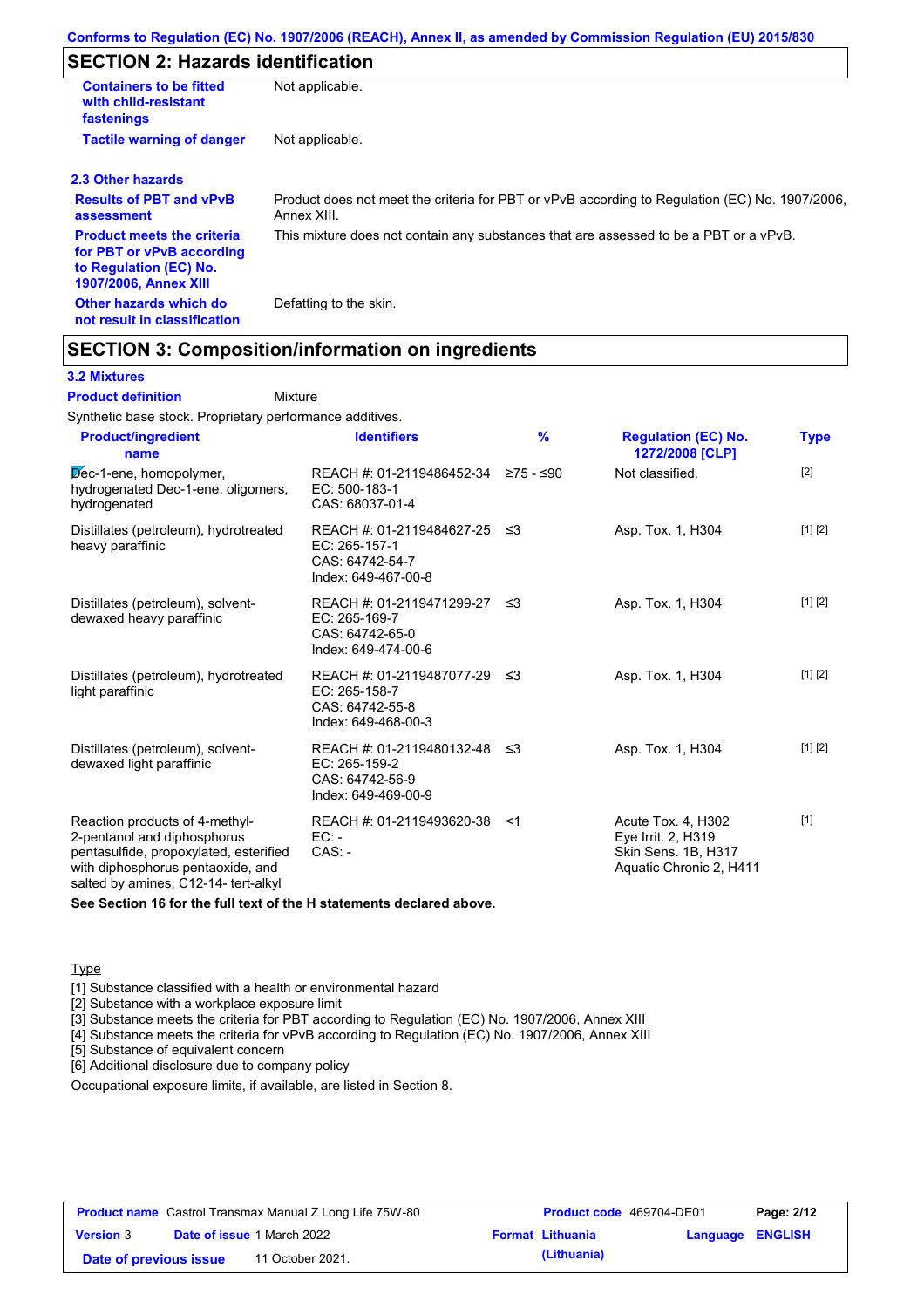### **SECTION 4: First aid measures**

| 4.1 Description of first aid measures |                                                                                                                                                                                                                                         |
|---------------------------------------|-----------------------------------------------------------------------------------------------------------------------------------------------------------------------------------------------------------------------------------------|
| Eye contact                           | In case of contact, immediately flush eyes with plenty of water for at least 15 minutes. Eyelids<br>should be held away from the eyeball to ensure thorough rinsing. Check for and remove any<br>contact lenses. Get medical attention. |
| <b>Skin contact</b>                   | Wash skin thoroughly with soap and water or use recognised skin cleanser. Remove<br>contaminated clothing and shoes. Wash clothing before reuse. Clean shoes thoroughly before<br>reuse. Get medical attention if irritation develops.  |
| <b>Inhalation</b>                     | If inhaled, remove to fresh air. Get medical attention if symptoms occur.                                                                                                                                                               |
| <b>Ingestion</b>                      | Do not induce vomiting unless directed to do so by medical personnel. Get medical attention if<br>symptoms occur.                                                                                                                       |
| <b>Protection of first-aiders</b>     | No action shall be taken involving any personal risk or without suitable training.                                                                                                                                                      |

#### **4.2 Most important symptoms and effects, both acute and delayed**

See Section 11 for more detailed information on health effects and symptoms.

### **Potential acute health effects**

| <b>Inhalation</b>   | Vapour inhalation under ambient conditions is not normally a problem due to low vapour<br>pressure.               |
|---------------------|-------------------------------------------------------------------------------------------------------------------|
| <b>Ingestion</b>    | No known significant effects or critical hazards.                                                                 |
| <b>Skin contact</b> | Defatting to the skin. May cause skin dryness and irritation.                                                     |
| Eye contact         | No known significant effects or critical hazards.                                                                 |
|                     | Delayed and immediate effects as well as chronic effects from short and long-term exposure                        |
| <b>Inhalation</b>   | Overexposure to the inhalation of airborne droplets or aerosols may cause irritation of the<br>respiratory tract. |
| <b>Ingestion</b>    | Ingestion of large quantities may cause nausea and diarrhoea.                                                     |
| <b>Skin contact</b> | Prolonged or repeated contact can defat the skin and lead to irritation and/or dermatitis.                        |
| Eye contact         | Potential risk of transient stinging or redness if accidental eye contact occurs.                                 |

#### **4.3 Indication of any immediate medical attention and special treatment needed**

**Notes to physician** Treatment should in general be symptomatic and directed to relieving any effects.

## **SECTION 5: Firefighting measures**

| 5.1 Extinguishing media                                                                                                                                    |                                                                                                                                                                                                                                                                                                                                                                   |  |  |  |
|------------------------------------------------------------------------------------------------------------------------------------------------------------|-------------------------------------------------------------------------------------------------------------------------------------------------------------------------------------------------------------------------------------------------------------------------------------------------------------------------------------------------------------------|--|--|--|
| <b>Suitable extinguishing</b><br>media                                                                                                                     | In case of fire, use foam, dry chemical or carbon dioxide extinguisher or spray.                                                                                                                                                                                                                                                                                  |  |  |  |
| <b>Unsuitable extinguishing</b><br>Do not use water jet. The use of a water jet may cause the fire to spread by splashing the<br>burning product.<br>media |                                                                                                                                                                                                                                                                                                                                                                   |  |  |  |
| 5.2 Special hazards arising from the substance or mixture                                                                                                  |                                                                                                                                                                                                                                                                                                                                                                   |  |  |  |
| <b>Hazards from the</b><br>In a fire or if heated, a pressure increase will occur and the container may burst.<br>substance or mixture                     |                                                                                                                                                                                                                                                                                                                                                                   |  |  |  |
| <b>Hazardous combustion</b><br>products                                                                                                                    | Combustion products may include the following:<br>carbon oxides (CO, CO <sub>2</sub> ) (carbon monoxide, carbon dioxide)                                                                                                                                                                                                                                          |  |  |  |
| 5.3 Advice for firefighters                                                                                                                                |                                                                                                                                                                                                                                                                                                                                                                   |  |  |  |
| <b>Special precautions for</b><br>fire-fighters                                                                                                            | No action shall be taken involving any personal risk or without suitable training. Promptly<br>isolate the scene by removing all persons from the vicinity of the incident if there is a fire.                                                                                                                                                                    |  |  |  |
| <b>Special protective</b><br>equipment for fire-fighters                                                                                                   | Fire-fighters should wear appropriate protective equipment and self-contained breathing<br>apparatus (SCBA) with a full face-piece operated in positive pressure mode. Clothing for fire-<br>fighters (including helmets, protective boots and gloves) conforming to European standard EN<br>469 will provide a basic level of protection for chemical incidents. |  |  |  |

### **SECTION 6: Accidental release measures**

### **6.1 Personal precautions, protective equipment and emergency procedures**

| For non-emergency<br>personnel                                 | No action shall be taken involving any personal risk or without suitable training. Evacuate<br>surrounding areas. Keep unnecessary and unprotected personnel from entering. Do not touch<br>or walk through spilt material. Floors may be slippery; use care to avoid falling. Put on<br>appropriate personal protective equipment. |                                 |          |                |
|----------------------------------------------------------------|-------------------------------------------------------------------------------------------------------------------------------------------------------------------------------------------------------------------------------------------------------------------------------------------------------------------------------------|---------------------------------|----------|----------------|
| For emergency responders                                       | If specialised clothing is required to deal with the spillage, take note of any information in<br>Section 8 on suitable and unsuitable materials. See also the information in "For non-<br>emergency personnel".                                                                                                                    |                                 |          |                |
| <b>Product name</b> Castrol Transmax Manual Z Long Life 75W-80 |                                                                                                                                                                                                                                                                                                                                     | <b>Product code</b> 469704-DE01 |          | Page: 3/12     |
| <b>Version 3</b><br>Date of issue 1 March 2022                 |                                                                                                                                                                                                                                                                                                                                     | <b>Format Lithuania</b>         | Language | <b>ENGLISH</b> |
| Date of previous issue                                         | 11 October 2021                                                                                                                                                                                                                                                                                                                     | (Lithuania)                     |          |                |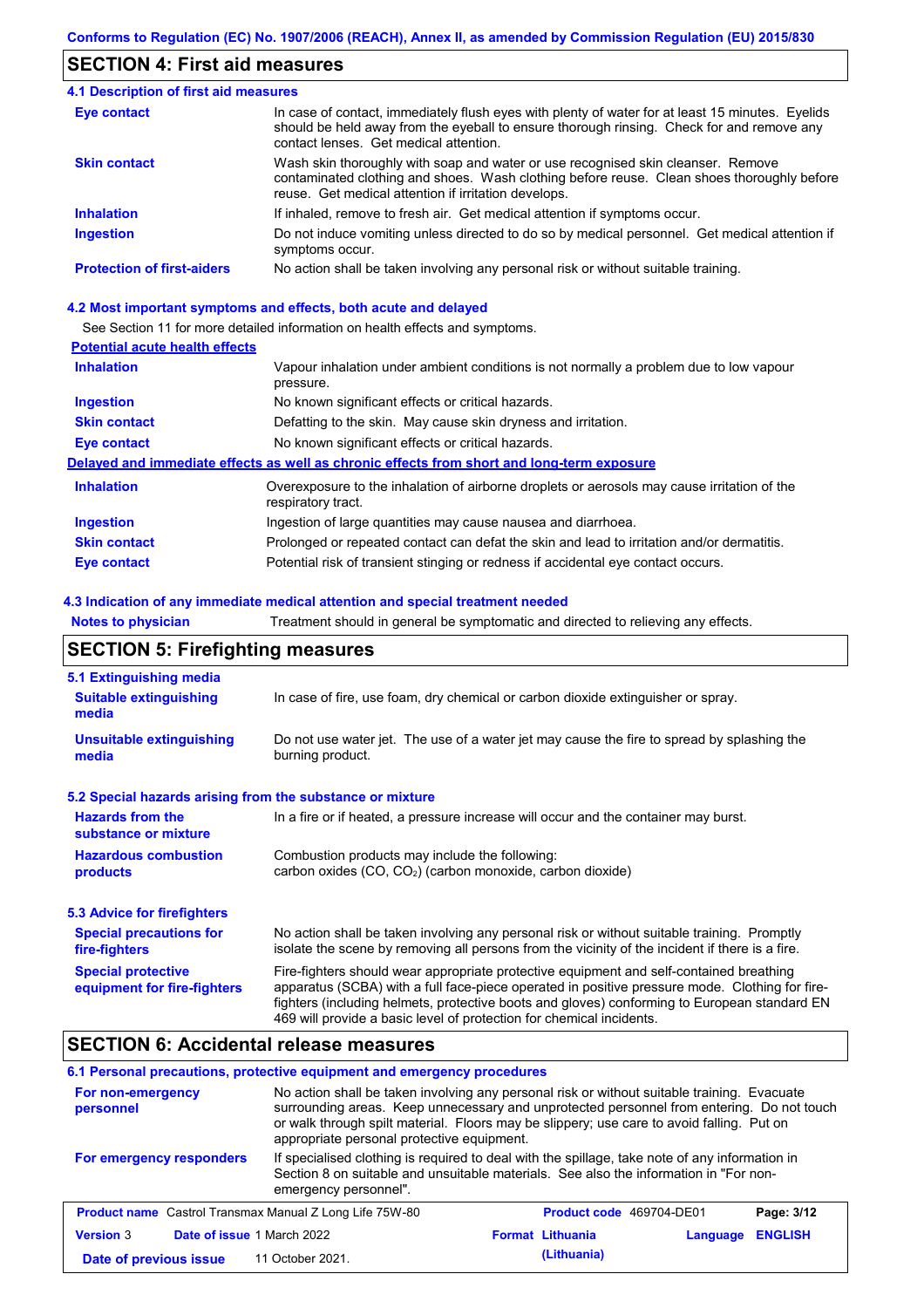## **SECTION 6: Accidental release measures**

| <b>6.2 Environmental</b><br>precautions                  | Avoid dispersal of spilt material and runoff and contact with soil, waterways, drains and sewers.<br>Inform the relevant authorities if the product has caused environmental pollution (sewers,<br>waterways, soil or air).                                                                                                                                                                    |
|----------------------------------------------------------|------------------------------------------------------------------------------------------------------------------------------------------------------------------------------------------------------------------------------------------------------------------------------------------------------------------------------------------------------------------------------------------------|
| 6.3 Methods and material for containment and cleaning up |                                                                                                                                                                                                                                                                                                                                                                                                |
| <b>Small spill</b>                                       | Stop leak if without risk. Move containers from spill area. Absorb with an inert material and<br>place in an appropriate waste disposal container. Dispose of via a licensed waste disposal<br>contractor.                                                                                                                                                                                     |
| Large spill                                              | Stop leak if without risk. Move containers from spill area. Prevent entry into sewers, water<br>courses, basements or confined areas. Contain and collect spillage with non-combustible,<br>absorbent material e.g. sand, earth, vermiculite or diatomaceous earth and place in container<br>for disposal according to local regulations. Dispose of via a licensed waste disposal contractor. |
| 6.4 Reference to other<br><b>sections</b>                | See Section 1 for emergency contact information.<br>See Section 5 for firefighting measures.<br>See Section 8 for information on appropriate personal protective equipment.<br>See Section 12 for environmental precautions.<br>See Section 13 for additional waste treatment information.                                                                                                     |

## **SECTION 7: Handling and storage**

### **7.1 Precautions for safe handling**

| <b>Protective measures</b>                                             | Put on appropriate personal protective equipment.                                                                                                                                                                                                                                                                                                                                                                                                                                        |
|------------------------------------------------------------------------|------------------------------------------------------------------------------------------------------------------------------------------------------------------------------------------------------------------------------------------------------------------------------------------------------------------------------------------------------------------------------------------------------------------------------------------------------------------------------------------|
| <b>Advice on general</b><br>occupational hygiene                       | Eating, drinking and smoking should be prohibited in areas where this material is handled,<br>stored and processed. Wash thoroughly after handling. Remove contaminated clothing and<br>protective equipment before entering eating areas. See also Section 8 for additional<br>information on hygiene measures.                                                                                                                                                                         |
| 7.2 Conditions for safe<br>storage, including any<br>incompatibilities | Store in accordance with local requiations. Store in a dry, cool and well-ventilated area, away<br>from incompatible materials (see Section 10). Keep away from heat and direct sunlight. Keep<br>container tightly closed and sealed until ready for use. Containers that have been opened must<br>be carefully resealed and kept upright to prevent leakage. Store and use only in equipment/<br>containers designed for use with this product. Do not store in unlabelled containers. |
| <b>Not suitable</b>                                                    | Prolonged exposure to elevated temperature                                                                                                                                                                                                                                                                                                                                                                                                                                               |
| 7.3 Specific end use(s)                                                |                                                                                                                                                                                                                                                                                                                                                                                                                                                                                          |

**Recommendations**

See section 1.2 and Exposure scenarios in annex, if applicable.

## **SECTION 8: Exposure controls/personal protection**

#### **8.1 Control parameters**

| <b>Product/ingredient name</b>                                                                                            | <b>Exposure limit values</b>                                                                                                                                                                       |
|---------------------------------------------------------------------------------------------------------------------------|----------------------------------------------------------------------------------------------------------------------------------------------------------------------------------------------------|
| Dec-1-ene, homopolymer, hydrogenated Dec-1-ene, Lithuanian Hygiene Standard HN 23 (Lithuania).<br>oligomers, hydrogenated |                                                                                                                                                                                                    |
|                                                                                                                           | TWA: 1 mg/m <sup>3</sup> 8 hours. Issued/Revised: 12/2001 Form: Mist<br>STEL: 3 mg/m <sup>3</sup> 15 minutes. Issued/Revised: 12/2001 Form: Mist                                                   |
| Distillates (petroleum), hydrotreated heavy paraffinic                                                                    | Lithuanian Hygiene Standard HN 23 (Lithuania).<br>TWA: 1 mg/m <sup>3</sup> 8 hours. Issued/Revised: 12/2001 Form: Mist<br>STEL: 3 mg/m <sup>3</sup> 15 minutes. Issued/Revised: 12/2001 Form: Mist |
| Distillates (petroleum), solvent-dewaxed heavy<br>paraffinic                                                              | Lithuanian Hygiene Standard HN 23 (Lithuania).                                                                                                                                                     |
|                                                                                                                           | TWA: 1 mg/m <sup>3</sup> 8 hours. Issued/Revised: 12/2001 Form: Mist<br>STEL: 3 mg/m <sup>3</sup> 15 minutes. Issued/Revised: 12/2001 Form: Mist                                                   |
| Distillates (petroleum), hydrotreated light paraffinic                                                                    | Lithuanian Hygiene Standard HN 23 (Lithuania).<br>TWA: 1 mg/m <sup>3</sup> 8 hours. Issued/Revised: 12/2001 Form: Mist<br>STEL: 3 mg/m <sup>3</sup> 15 minutes. Issued/Revised: 12/2001 Form: Mist |
| Distillates (petroleum), solvent-dewaxed light<br>paraffinic                                                              | Lithuanian Hygiene Standard HN 23 (Lithuania).                                                                                                                                                     |
|                                                                                                                           | TWA: 1 mg/m <sup>3</sup> 8 hours. Issued/Revised: 12/2001 Form: Mist<br>STEL: 3 mg/m <sup>3</sup> 15 minutes. Issued/Revised: 12/2001 Form: Mist                                                   |
|                                                                                                                           |                                                                                                                                                                                                    |

| <b>Product name</b> Castrol Transmax Manual Z Long Life 75W-80 |  | <b>Product code</b> 469704-DE01   | Page: 4/12 |                         |                  |  |
|----------------------------------------------------------------|--|-----------------------------------|------------|-------------------------|------------------|--|
| <b>Version</b> 3                                               |  | <b>Date of issue 1 March 2022</b> |            | <b>Format Lithuania</b> | Language ENGLISH |  |
| Date of previous issue                                         |  | 11 October 2021.                  |            | (Lithuania)             |                  |  |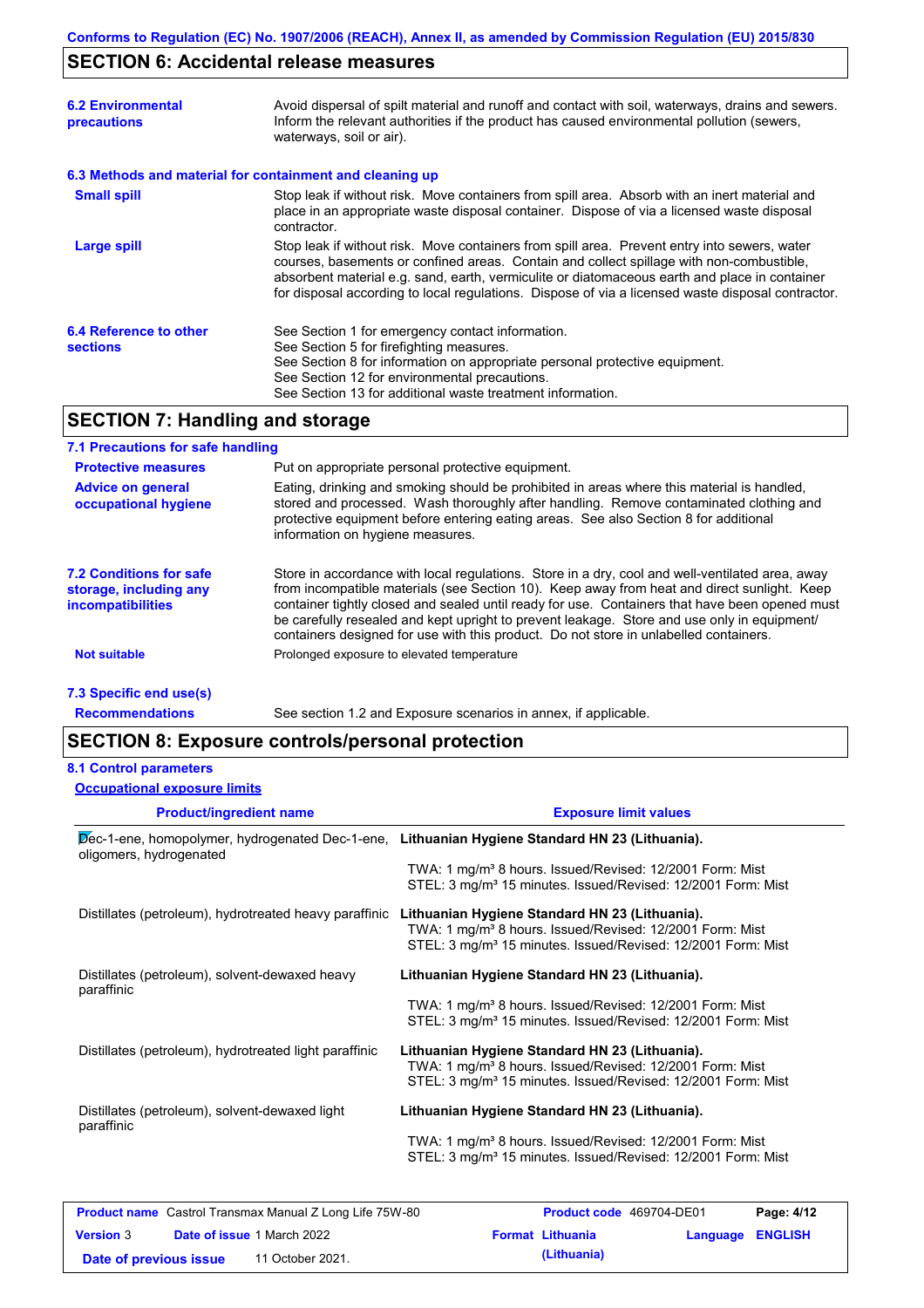## **SECTION 8: Exposure controls/personal protection**

Whilst specific OELs for certain components may be shown in this section, other components may be present in any mist, vapour or dust produced. Therefore, the specific OELs may not be applicable to the product as a whole and are provided for guidance only.

| <b>Recommended monitoring</b><br>procedures                    | If this product contains ingredients with exposure limits, personal, workplace atmosphere or<br>biological monitoring may be required to determine the effectiveness of the ventilation or other<br>control measures and/or the necessity to use respiratory protective equipment. Reference<br>should be made to monitoring standards, such as the following: European Standard EN 689<br>(Workplace atmospheres - Guidance for the assessment of exposure by inhalation to chemical<br>agents for comparison with limit values and measurement strategy) European Standard EN<br>14042 (Workplace atmospheres - Guide for the application and use of procedures for the<br>assessment of exposure to chemical and biological agents) European Standard EN 482<br>(Workplace atmospheres - General requirements for the performance of procedures for the<br>measurement of chemical agents) Reference to national guidance documents for methods for                                                  |
|----------------------------------------------------------------|---------------------------------------------------------------------------------------------------------------------------------------------------------------------------------------------------------------------------------------------------------------------------------------------------------------------------------------------------------------------------------------------------------------------------------------------------------------------------------------------------------------------------------------------------------------------------------------------------------------------------------------------------------------------------------------------------------------------------------------------------------------------------------------------------------------------------------------------------------------------------------------------------------------------------------------------------------------------------------------------------------|
| <b>Derived No Effect Level</b><br>No DNELs/DMELs available.    | the determination of hazardous substances will also be required.                                                                                                                                                                                                                                                                                                                                                                                                                                                                                                                                                                                                                                                                                                                                                                                                                                                                                                                                        |
| <b>Predicted No Effect Concentration</b><br>No PNECs available |                                                                                                                                                                                                                                                                                                                                                                                                                                                                                                                                                                                                                                                                                                                                                                                                                                                                                                                                                                                                         |
| <b>8.2 Exposure controls</b>                                   |                                                                                                                                                                                                                                                                                                                                                                                                                                                                                                                                                                                                                                                                                                                                                                                                                                                                                                                                                                                                         |
| <b>Appropriate engineering</b><br>controls                     | Provide exhaust ventilation or other engineering controls to keep the relevant airborne<br>concentrations below their respective occupational exposure limits.<br>All activities involving chemicals should be assessed for their risks to health, to ensure<br>exposures are adequately controlled. Personal protective equipment should only be considered<br>after other forms of control measures (e.g. engineering controls) have been suitably evaluated.<br>Personal protective equipment should conform to appropriate standards, be suitable for use, be<br>kept in good condition and properly maintained.<br>Your supplier of personal protective equipment should be consulted for advice on selection and<br>appropriate standards. For further information contact your national organisation for standards.<br>The final choice of protective equipment will depend upon a risk assessment. It is important to<br>ensure that all items of personal protective equipment are compatible. |
| <b>Individual protection measures</b>                          |                                                                                                                                                                                                                                                                                                                                                                                                                                                                                                                                                                                                                                                                                                                                                                                                                                                                                                                                                                                                         |
| <b>Hygiene measures</b>                                        | Wash hands, forearms and face thoroughly after handling chemical products, before eating,<br>smoking and using the lavatory and at the end of the working period. Ensure that eyewash<br>stations and safety showers are close to the workstation location.                                                                                                                                                                                                                                                                                                                                                                                                                                                                                                                                                                                                                                                                                                                                             |
| <b>Respiratory protection</b>                                  | In case of insufficient ventilation, wear suitable respiratory equipment.<br>The correct choice of respiratory protection depends upon the chemicals being handled, the<br>conditions of work and use, and the condition of the respiratory equipment. Safety procedures<br>should be developed for each intended application. Respiratory protection equipment should<br>therefore be chosen in consultation with the supplier/manufacturer and with a full assessment<br>of the working conditions.                                                                                                                                                                                                                                                                                                                                                                                                                                                                                                   |
| <b>Eye/face protection</b>                                     | Safety glasses with side shields.                                                                                                                                                                                                                                                                                                                                                                                                                                                                                                                                                                                                                                                                                                                                                                                                                                                                                                                                                                       |
| <b>Skin protection</b><br><b>Hand protection</b>               | <b>General Information:</b>                                                                                                                                                                                                                                                                                                                                                                                                                                                                                                                                                                                                                                                                                                                                                                                                                                                                                                                                                                             |
|                                                                | Because specific work environments and material handling practices vary, safety procedures<br>should be developed for each intended application. The correct choice of protective gloves<br>depends upon the chemicals being handled, and the conditions of work and use. Most gloves<br>provide protection for only a limited time before they must be discarded and replaced (even the<br>best chemically resistant gloves will break down after repeated chemical exposures).                                                                                                                                                                                                                                                                                                                                                                                                                                                                                                                        |
|                                                                | Gloves should be chosen in consultation with the supplier / manufacturer and taking account of<br>a full assessment of the working conditions.                                                                                                                                                                                                                                                                                                                                                                                                                                                                                                                                                                                                                                                                                                                                                                                                                                                          |
|                                                                | Recommended: Nitrile gloves.<br><b>Breakthrough time:</b>                                                                                                                                                                                                                                                                                                                                                                                                                                                                                                                                                                                                                                                                                                                                                                                                                                                                                                                                               |
|                                                                | Breakthrough time data are generated by glove manufacturers under laboratory test conditions<br>and represent how long a glove can be expected to provide effective permeation resistance. It<br>is important when following breakthrough time recommendations that actual workplace<br>conditions are taken into account. Always consult with your glove supplier for up-to-date<br>technical information on breakthrough times for the recommended glove type.<br>Our recommendations on the selection of gloves are as follows:                                                                                                                                                                                                                                                                                                                                                                                                                                                                      |
|                                                                | Continuous contact:                                                                                                                                                                                                                                                                                                                                                                                                                                                                                                                                                                                                                                                                                                                                                                                                                                                                                                                                                                                     |
|                                                                | Gloves with a minimum breakthrough time of 240 minutes, or >480 minutes if suitable gloves                                                                                                                                                                                                                                                                                                                                                                                                                                                                                                                                                                                                                                                                                                                                                                                                                                                                                                              |
|                                                                |                                                                                                                                                                                                                                                                                                                                                                                                                                                                                                                                                                                                                                                                                                                                                                                                                                                                                                                                                                                                         |

|                        | <b>Product name</b> Castrol Transmax Manual Z Long Life 75W-80 | <b>Product code</b> 469704-DE01 |                  | Page: 5/12 |
|------------------------|----------------------------------------------------------------|---------------------------------|------------------|------------|
| <b>Version 3</b>       | <b>Date of issue 1 March 2022</b>                              | <b>Format Lithuania</b>         | Language ENGLISH |            |
| Date of previous issue | 11 October 2021.                                               | (Lithuania)                     |                  |            |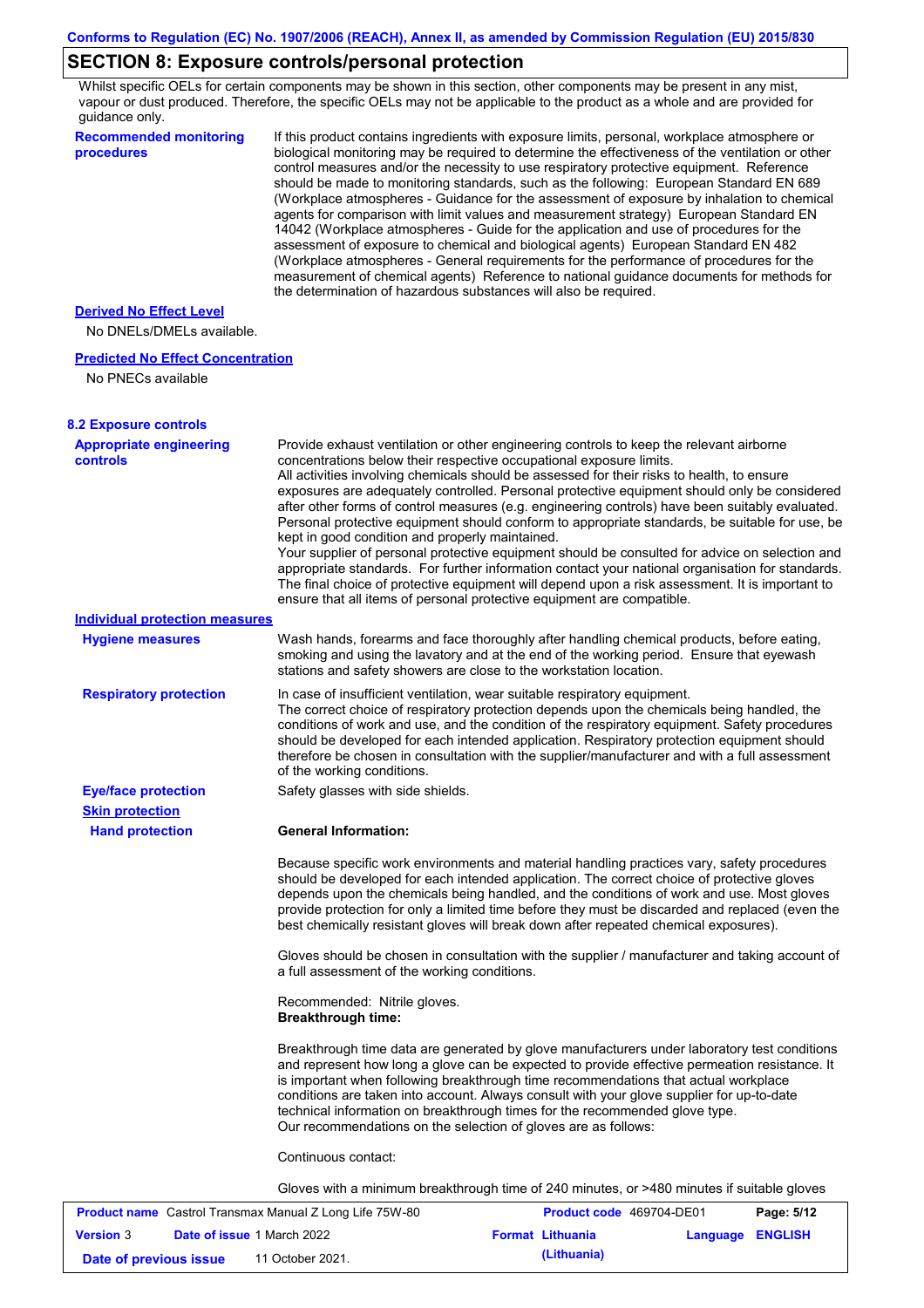## **SECTION 8: Exposure controls/personal protection**

|                                           | can be obtained.<br>If suitable gloves are not available to offer that level of protection, gloves with shorter<br>breakthrough times may be acceptable as long as appropriate glove maintenance and<br>replacement regimes are determined and adhered to.                                                                                                                                                                                                                                                                                                                                                                                        |
|-------------------------------------------|---------------------------------------------------------------------------------------------------------------------------------------------------------------------------------------------------------------------------------------------------------------------------------------------------------------------------------------------------------------------------------------------------------------------------------------------------------------------------------------------------------------------------------------------------------------------------------------------------------------------------------------------------|
|                                           | Short-term / splash protection:                                                                                                                                                                                                                                                                                                                                                                                                                                                                                                                                                                                                                   |
|                                           | Recommended breakthrough times as above.<br>It is recognised that for short-term, transient exposures, gloves with shorter breakthrough times<br>may commonly be used. Therefore, appropriate maintenance and replacement regimes must<br>be determined and rigorously followed.                                                                                                                                                                                                                                                                                                                                                                  |
|                                           | <b>Glove Thickness:</b>                                                                                                                                                                                                                                                                                                                                                                                                                                                                                                                                                                                                                           |
|                                           | For general applications, we recommend gloves with a thickness typically greater than 0.35 mm.                                                                                                                                                                                                                                                                                                                                                                                                                                                                                                                                                    |
|                                           | It should be emphasised that glove thickness is not necessarily a good predictor of glove<br>resistance to a specific chemical, as the permeation efficiency of the glove will be dependent<br>on the exact composition of the glove material. Therefore, glove selection should also be based<br>on consideration of the task requirements and knowledge of breakthrough times.<br>Glove thickness may also vary depending on the glove manufacturer, the glove type and the<br>glove model. Therefore, the manufacturers' technical data should always be taken into account<br>to ensure selection of the most appropriate glove for the task. |
|                                           | Note: Depending on the activity being conducted, gloves of varying thickness may be required<br>for specific tasks. For example:                                                                                                                                                                                                                                                                                                                                                                                                                                                                                                                  |
|                                           | • Thinner gloves (down to 0.1 mm or less) may be required where a high degree of manual<br>dexterity is needed. However, these gloves are only likely to give short duration protection and<br>would normally be just for single use applications, then disposed of.                                                                                                                                                                                                                                                                                                                                                                              |
|                                           | • Thicker gloves (up to 3 mm or more) may be required where there is a mechanical (as well<br>as a chemical) risk i.e. where there is abrasion or puncture potential.                                                                                                                                                                                                                                                                                                                                                                                                                                                                             |
| <b>Skin and body</b>                      | Use of protective clothing is good industrial practice.<br>Personal protective equipment for the body should be selected based on the task being<br>performed and the risks involved and should be approved by a specialist before handling this<br>product.                                                                                                                                                                                                                                                                                                                                                                                      |
|                                           | Cotton or polyester/cotton overalls will only provide protection against light superficial<br>contamination that will not soak through to the skin. Overalls should be laundered on a regular<br>basis. When the risk of skin exposure is high (e.g. when cleaning up spillages or if there is a<br>risk of splashing) then chemical resistant aprons and/or impervious chemical suits and boots<br>will be required.                                                                                                                                                                                                                             |
| <b>Refer to standards:</b>                | Respiratory protection: EN 529<br>Gloves: EN 420, EN 374<br>Eye protection: EN 166<br>Filtering half-mask: EN 149<br>Filtering half-mask with valve: EN 405<br>Half-mask: EN 140 plus filter<br>Full-face mask: EN 136 plus filter<br>Particulate filters: EN 143<br>Gas/combined filters: EN 14387                                                                                                                                                                                                                                                                                                                                               |
| <b>Environmental exposure</b><br>controls | Emissions from ventilation or work process equipment should be checked to ensure they<br>comply with the requirements of environmental protection legislation. In some cases, fume<br>scrubbers, filters or engineering modifications to the process equipment will be necessary to<br>reduce emissions to acceptable levels.                                                                                                                                                                                                                                                                                                                     |
|                                           |                                                                                                                                                                                                                                                                                                                                                                                                                                                                                                                                                                                                                                                   |

## **SECTION 9: Physical and chemical properties**

The conditions of measurement of all properties are at standard temperature and pressure unless otherwise indicated.

### **9.1 Information on basic physical and chemical properties**

| <b>Appearance</b>                                              |                  |                          |          |                |
|----------------------------------------------------------------|------------------|--------------------------|----------|----------------|
| <b>Physical state</b>                                          | Liquid.          |                          |          |                |
| <b>Colour</b>                                                  | Blue.            |                          |          |                |
| <b>Odour</b>                                                   | Not available.   |                          |          |                |
| <b>Odour threshold</b>                                         | Not available.   |                          |          |                |
| pH                                                             | Not applicable.  |                          |          |                |
| <b>Product name</b> Castrol Transmax Manual Z Long Life 75W-80 |                  | Product code 469704-DE01 |          | Page: 6/12     |
| <b>Version 3</b><br>Date of issue 1 March 2022                 |                  | <b>Format Lithuania</b>  | Language | <b>ENGLISH</b> |
| Date of previous issue                                         | 11 October 2021. | (Lithuania)              |          |                |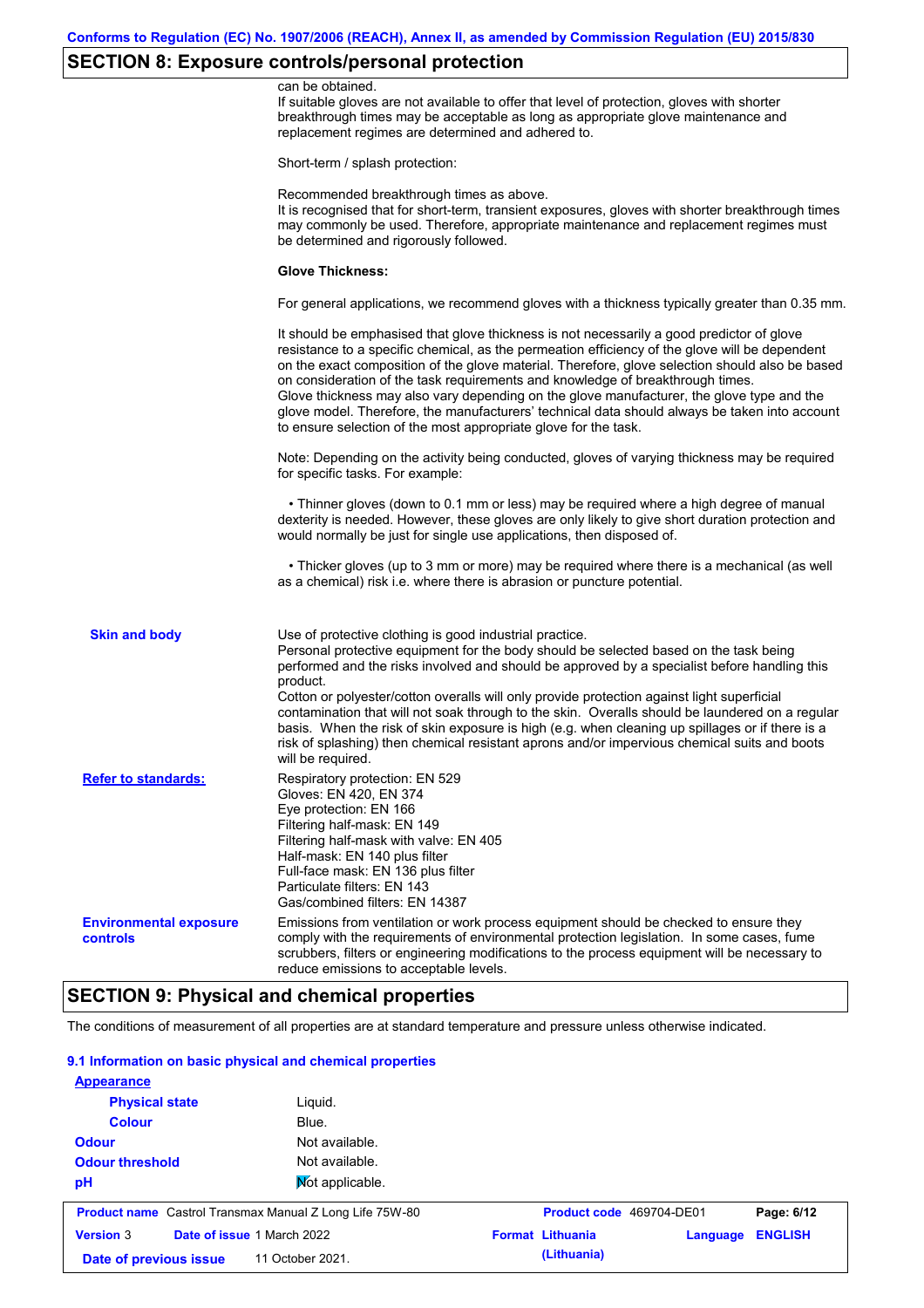# **SECTION 9: Physical and chemical properties**

| <b>Melting point/freezing point</b>                    | Not available.                        |
|--------------------------------------------------------|---------------------------------------|
| Initial boiling point and boiling<br>range             | Not available.                        |
| <b>Pour point</b>                                      | -57 $^{\circ}$ C                      |
| <b>Flash point</b>                                     | Open cup: >180°C (>356°F) [Cleveland] |
| <b>Evaporation rate</b>                                | Not available.                        |
| <b>Flammability (solid, gas)</b>                       | Not available.                        |
| <b>Upper/lower flammability or</b><br>explosive limits | Not available.                        |
| Vapour pressure                                        | Not available.                        |

|                                                   |                                                                                                                           | Vapour Pressure at 20°C |            |                              | Vapour pressure at 50°C |                            |               |
|---------------------------------------------------|---------------------------------------------------------------------------------------------------------------------------|-------------------------|------------|------------------------------|-------------------------|----------------------------|---------------|
|                                                   | Ingredient name mm Hg kPa                                                                                                 |                         |            | <b>Method</b>                | mm<br>Hg                | kPa                        | <b>Method</b> |
|                                                   | Dec-1-ene,<br>homopolymer,<br>hydrogenated                                                                                | $\mathbf 0$             | $\Omega$   | ASTM <sub>E</sub><br>1194-87 |                         |                            |               |
|                                                   | Distillates (petroleum),<br>hydrotreated heavy<br>paraffinic                                                              | < 0.08                  | < 0.011    | <b>ASTM D 5191</b>           |                         |                            |               |
|                                                   | Distillates (petroleum),<br>solvent-dewaxed<br>heavy paraffinic                                                           | < 0.08                  | 50.011     | <b>ASTM D 5191</b>           |                         |                            |               |
|                                                   | Distillates (petroleum),<br>hydrotreated light<br>paraffinic                                                              | < 0.08                  | < 0.011    | <b>ASTM D 5191</b>           |                         |                            |               |
|                                                   | Distillates (petroleum),<br>solvent-dewaxed light<br>paraffinic                                                           | < 0.08                  | < 0.011    | <b>ASTM D 5191</b>           |                         |                            |               |
| <b>Vapour density</b>                             | Not available.                                                                                                            |                         |            |                              |                         |                            |               |
| <b>Relative density</b>                           | Not available.                                                                                                            |                         |            |                              |                         |                            |               |
| <b>Density</b>                                    | <1000 kg/m <sup>3</sup> (<1 g/cm <sup>3</sup> ) at 15 <sup>°</sup> C                                                      |                         |            |                              |                         |                            |               |
| <b>Solubility(ies)</b>                            | insoluble in water.                                                                                                       |                         |            |                              |                         |                            |               |
| <b>Partition coefficient: n-octanol/</b><br>water | Mot applicable.                                                                                                           |                         |            |                              |                         |                            |               |
| <b>Auto-ignition temperature</b>                  | <b>Ingredient name</b>                                                                                                    |                         | °C         | °F                           |                         | <b>Method</b>              |               |
|                                                   | Dec-1-ene, homopolymer,<br>hydrogenated                                                                                   |                         | 343 to 369 |                              |                         | 649.4 to 696.2 ASTM D 2159 |               |
| <b>Decomposition temperature</b>                  | Not available.                                                                                                            |                         |            |                              |                         |                            |               |
| <b>Viscosity</b>                                  | Kinematic: 53.9 mm <sup>2</sup> /s (53.9 cSt) at 40°C<br>Kinematic: $9 \text{ mm}^2\text{/s}$ (9 cSt) at 100 $^{\circ}$ C |                         |            |                              |                         |                            |               |
| <b>Explosive properties</b>                       | Not available.                                                                                                            |                         |            |                              |                         |                            |               |
| <b>Oxidising properties</b>                       | Not available.                                                                                                            |                         |            |                              |                         |                            |               |
| <b>Particle characteristics</b>                   |                                                                                                                           |                         |            |                              |                         |                            |               |
| <b>Median particle size</b>                       | Mot applicable.                                                                                                           |                         |            |                              |                         |                            |               |
| 9.2 Other information                             |                                                                                                                           |                         |            |                              |                         |                            |               |
| No additional information.                        |                                                                                                                           |                         |            |                              |                         |                            |               |

## **SECTION 10: Stability and reactivity**

| <b>10.1 Reactivity</b>                                                                      | No specific test data available for this product. Refer to Conditions to avoid and Incompatible<br>materials for additional information.                                |  |                          |          |                |  |  |
|---------------------------------------------------------------------------------------------|-------------------------------------------------------------------------------------------------------------------------------------------------------------------------|--|--------------------------|----------|----------------|--|--|
| <b>10.2 Chemical stability</b>                                                              | The product is stable.                                                                                                                                                  |  |                          |          |                |  |  |
| <b>10.3 Possibility of</b><br>hazardous reactions                                           | Under normal conditions of storage and use, hazardous reactions will not occur.<br>Under normal conditions of storage and use, hazardous polymerisation will not occur. |  |                          |          |                |  |  |
| <b>10.4 Conditions to avoid</b><br>Avoid all possible sources of ignition (spark or flame). |                                                                                                                                                                         |  |                          |          |                |  |  |
| <b>10.5 Incompatible materials</b>                                                          | Reactive or incompatible with the following materials: oxidising materials.                                                                                             |  |                          |          |                |  |  |
| <b>Product name</b> Castrol Transmax Manual Z Long Life 75W-80                              |                                                                                                                                                                         |  | Product code 469704-DE01 |          | Page: 7/12     |  |  |
| Date of issue 1 March 2022<br><b>Version 3</b>                                              |                                                                                                                                                                         |  | <b>Format Lithuania</b>  | Language | <b>ENGLISH</b> |  |  |
| Date of previous issue                                                                      | 11 October 2021.                                                                                                                                                        |  | (Lithuania)              |          |                |  |  |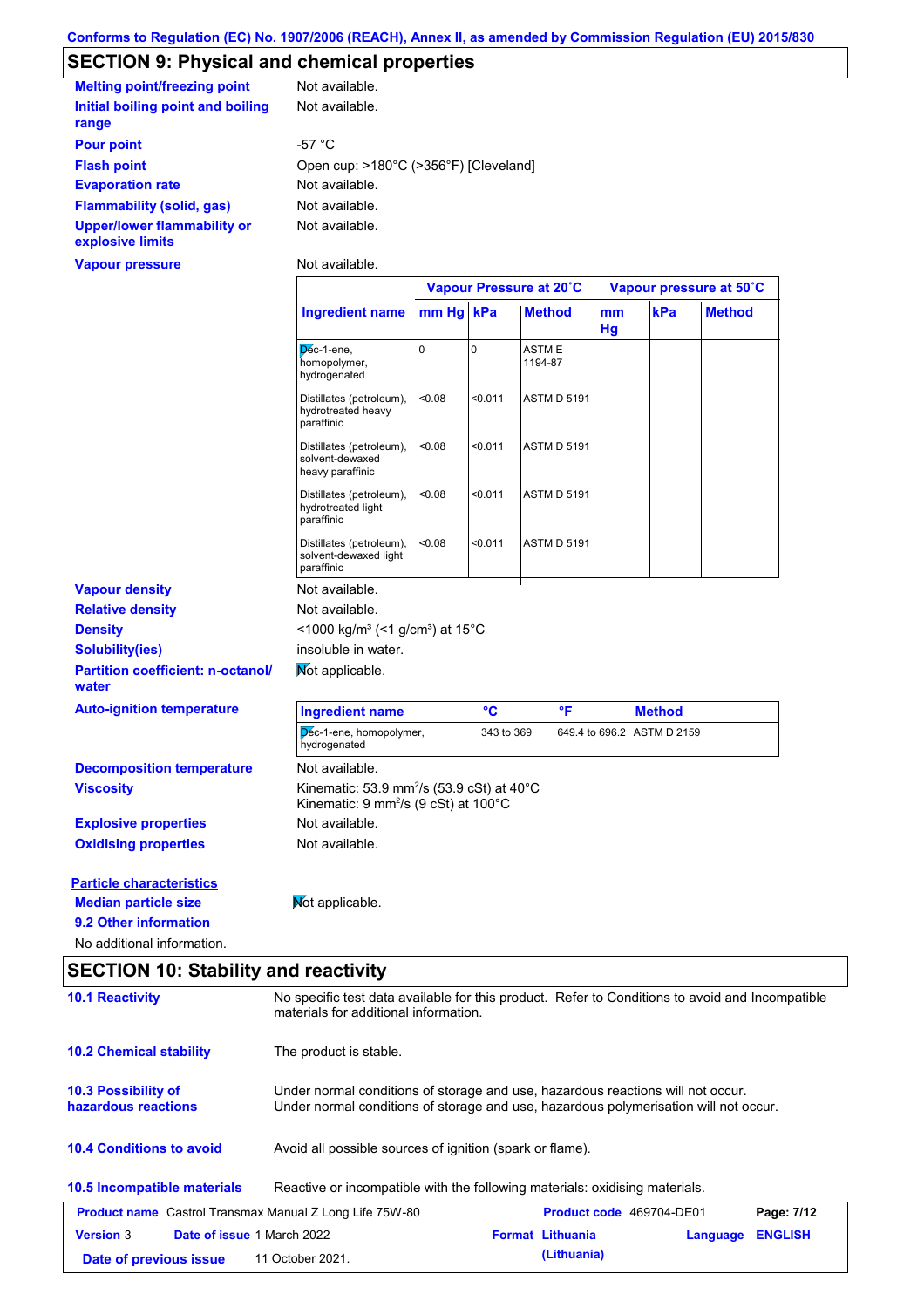## **SECTION 10: Stability and reactivity**

Under normal conditions of storage and use, hazardous decomposition products should not be produced.

**decomposition products**

# **SECTION 11: Toxicological information**

## **11.1 Information on toxicological effects**

### **Acute toxicity estimates**

**10.6 Hazardous** 

| <b>Product/ingredient name</b>                                                                                                      |                                                                                                                   | Oral (mg/<br>kg)                                                                                                            | <b>Dermal</b><br>(mg/kg) | <b>Inhalation</b><br>(gases)<br>(ppm) | <b>Inhalation</b><br>(vapours)<br>(mg/l) | <b>Inhalation</b><br>(dusts<br>and mists)<br>(mg/l) |  |  |
|-------------------------------------------------------------------------------------------------------------------------------------|-------------------------------------------------------------------------------------------------------------------|-----------------------------------------------------------------------------------------------------------------------------|--------------------------|---------------------------------------|------------------------------------------|-----------------------------------------------------|--|--|
| Kmines, C12-14-alkyl, reaction products with<br>hexanol, phosphorus oxide (P2O5), phosphorus<br>sulphide (P2S5) and propylene oxide |                                                                                                                   | 500                                                                                                                         | N/A                      | N/A                                   | N/A                                      | N/A                                                 |  |  |
| <b>Information on likely</b><br>routes of exposure                                                                                  | Routes of entry anticipated: Dermal, Inhalation.                                                                  |                                                                                                                             |                          |                                       |                                          |                                                     |  |  |
| <b>Potential acute health effects</b>                                                                                               |                                                                                                                   |                                                                                                                             |                          |                                       |                                          |                                                     |  |  |
| <b>Inhalation</b>                                                                                                                   | pressure.                                                                                                         | Vapour inhalation under ambient conditions is not normally a problem due to low vapour                                      |                          |                                       |                                          |                                                     |  |  |
| <b>Ingestion</b>                                                                                                                    | No known significant effects or critical hazards.                                                                 |                                                                                                                             |                          |                                       |                                          |                                                     |  |  |
| <b>Skin contact</b>                                                                                                                 | Defatting to the skin. May cause skin dryness and irritation.                                                     |                                                                                                                             |                          |                                       |                                          |                                                     |  |  |
| <b>Eye contact</b>                                                                                                                  | No known significant effects or critical hazards.                                                                 |                                                                                                                             |                          |                                       |                                          |                                                     |  |  |
| <b>Symptoms related to the physical, chemical and toxicological characteristics</b>                                                 |                                                                                                                   |                                                                                                                             |                          |                                       |                                          |                                                     |  |  |
| <b>Inhalation</b>                                                                                                                   |                                                                                                                   | May be harmful by inhalation if exposure to vapour, mists or fumes resulting from thermal<br>decomposition products occurs. |                          |                                       |                                          |                                                     |  |  |
| <b>Ingestion</b>                                                                                                                    | No specific data.                                                                                                 |                                                                                                                             |                          |                                       |                                          |                                                     |  |  |
| <b>Skin contact</b>                                                                                                                 | irritation<br>dryness<br>cracking                                                                                 | Adverse symptoms may include the following:                                                                                 |                          |                                       |                                          |                                                     |  |  |
| <b>Eye contact</b>                                                                                                                  | No specific data.                                                                                                 |                                                                                                                             |                          |                                       |                                          |                                                     |  |  |
| Delayed and immediate effects as well as chronic effects from short and long-term exposure                                          |                                                                                                                   |                                                                                                                             |                          |                                       |                                          |                                                     |  |  |
| <b>Inhalation</b>                                                                                                                   | Overexposure to the inhalation of airborne droplets or aerosols may cause irritation of the<br>respiratory tract. |                                                                                                                             |                          |                                       |                                          |                                                     |  |  |
| <b>Ingestion</b>                                                                                                                    |                                                                                                                   | Ingestion of large quantities may cause nausea and diarrhoea.                                                               |                          |                                       |                                          |                                                     |  |  |
| <b>Skin contact</b>                                                                                                                 | Prolonged or repeated contact can defat the skin and lead to irritation and/or dermatitis.                        |                                                                                                                             |                          |                                       |                                          |                                                     |  |  |
| <b>Eye contact</b>                                                                                                                  | Potential risk of transient stinging or redness if accidental eye contact occurs.                                 |                                                                                                                             |                          |                                       |                                          |                                                     |  |  |
| <b>Potential chronic health effects</b>                                                                                             |                                                                                                                   |                                                                                                                             |                          |                                       |                                          |                                                     |  |  |
| General                                                                                                                             | No known significant effects or critical hazards.                                                                 |                                                                                                                             |                          |                                       |                                          |                                                     |  |  |
| <b>Carcinogenicity</b>                                                                                                              | No known significant effects or critical hazards.                                                                 |                                                                                                                             |                          |                                       |                                          |                                                     |  |  |
| <b>Mutagenicity</b>                                                                                                                 | No known significant effects or critical hazards.                                                                 |                                                                                                                             |                          |                                       |                                          |                                                     |  |  |
| <b>Developmental effects</b>                                                                                                        | No known significant effects or critical hazards.                                                                 |                                                                                                                             |                          |                                       |                                          |                                                     |  |  |
| <b>Fertility effects</b>                                                                                                            | No known significant effects or critical hazards.                                                                 |                                                                                                                             |                          |                                       |                                          |                                                     |  |  |

# **SECTION 12: Ecological information**

### **12.1 Toxicity**

**Environmental hazards** Not classified as dangerous

### **12.2 Persistence and degradability**

Not expected to be rapidly degradable.

#### **12.3 Bioaccumulative potential**

This product is not expected to bioaccumulate through food chains in the environment.

| <b>12.4 Mobility in soil</b>                                            |                            |                                                                      |                          |          |                |
|-------------------------------------------------------------------------|----------------------------|----------------------------------------------------------------------|--------------------------|----------|----------------|
| <b>Soil/water partition</b><br>Not available.<br>coefficient $(K_{oc})$ |                            |                                                                      |                          |          |                |
| <b>Mobility</b>                                                         |                            | Spillages may penetrate the soil causing ground water contamination. |                          |          |                |
|                                                                         |                            |                                                                      |                          |          |                |
|                                                                         |                            | <b>Product name</b> Castrol Transmax Manual Z Long Life 75W-80       | Product code 469704-DE01 |          | Page: 8/12     |
| <b>Version 3</b>                                                        | Date of issue 1 March 2022 |                                                                      | <b>Format Lithuania</b>  | Language | <b>ENGLISH</b> |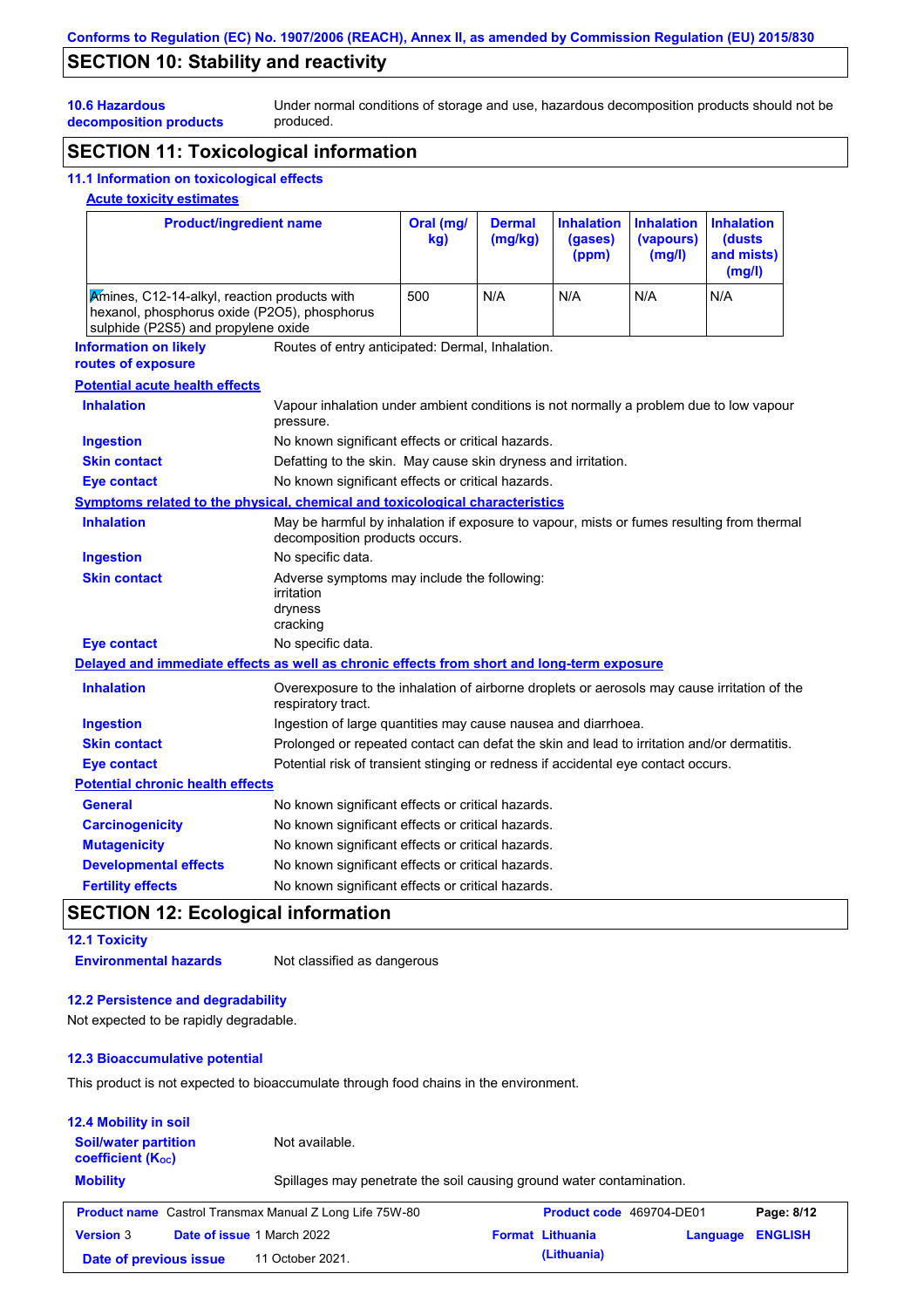### **SECTION 12: Ecological information**

#### **12.5 Results of PBT and vPvB assessment**

Product does not meet the criteria for PBT or vPvB according to Regulation (EC) No. 1907/2006, Annex XIII.

#### **12.6 Other adverse effects**

**Other ecological information**

Spills may form a film on water surfaces causing physical damage to organisms. Oxygen transfer could also be impaired.

### **SECTION 13: Disposal considerations**

#### **13.1 Waste treatment methods**

#### **Product**

**Methods of disposal**

Where possible, arrange for product to be recycled. Dispose of via an authorised person/ licensed waste disposal contractor in accordance with local regulations.

## **Hazardous waste** Yes.

**European waste catalogue (EWC)**

| Waste code | <b>Waste designation</b>                                                                                                    |
|------------|-----------------------------------------------------------------------------------------------------------------------------|
| 13 02 06*  | synthetic engine, gear and lubricating oils                                                                                 |
|            | However, deviation from the intended use and/or the presence of any potential contaminants may require an alternative waste |

disposal code to be assigned by the end user.

#### **Packaging**

**Methods of disposal Special precautions** Where possible, arrange for product to be recycled. Dispose of via an authorised person/ licensed waste disposal contractor in accordance with local regulations. This material and its container must be disposed of in a safe way. Empty containers or liners may retain some product residues. Avoid dispersal of spilt material and runoff and contact with soil, waterways, drains and sewers. **References** Commission 2014/955/EU Directive 2008/98/EC

### **SECTION 14: Transport information**

|                                           | <b>ADR/RID</b> | <b>ADN</b>     | <b>IMDG</b>    | <b>IATA</b>    |
|-------------------------------------------|----------------|----------------|----------------|----------------|
| 14.1 UN number                            | Not regulated. | Not regulated. | Not regulated. | Not regulated. |
| 14.2 UN proper<br>shipping name           |                |                |                |                |
| <b>14.3 Transport</b><br>hazard class(es) |                |                | -              |                |
| 14.4 Packing<br>group                     |                |                | -              |                |
| 14.5<br><b>Environmental</b><br>hazards   | No.            | No.            | No.            | No.            |
| <b>Additional</b><br><b>information</b>   |                |                | -              |                |

**14.6 Special precautions for user** Not available.

**14.7 Transport in bulk according to IMO instruments**

Not available.

|                        | <b>Product name</b> Castrol Transmax Manual Z Long Life 75W-80 | <b>Product code</b> 469704-DE01 |                  | Page: 9/12 |
|------------------------|----------------------------------------------------------------|---------------------------------|------------------|------------|
| <b>Version</b> 3       | <b>Date of issue 1 March 2022</b>                              | <b>Format Lithuania</b>         | Language ENGLISH |            |
| Date of previous issue | 11 October 2021.                                               | (Lithuania)                     |                  |            |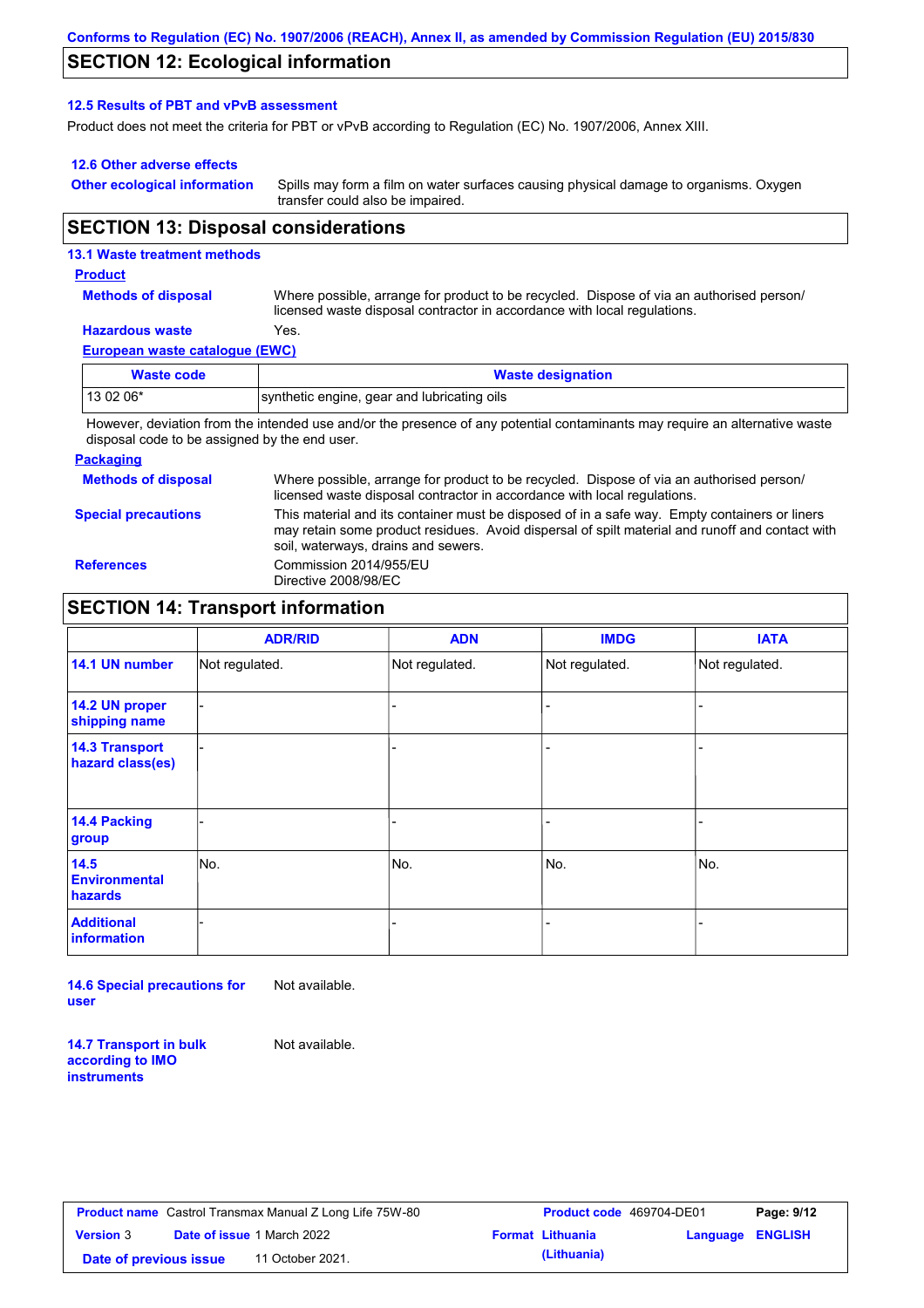## **SECTION 15: Regulatory information**

|                                                                 | 15.1 Safety, health and environmental regulations/legislation specific for the substance or mixture                                                                                       |
|-----------------------------------------------------------------|-------------------------------------------------------------------------------------------------------------------------------------------------------------------------------------------|
| EU Regulation (EC) No. 1907/2006 (REACH)                        |                                                                                                                                                                                           |
| <b>Annex XIV - List of substances subject to authorisation</b>  |                                                                                                                                                                                           |
| <b>Annex XIV</b>                                                |                                                                                                                                                                                           |
| None of the components are listed.                              |                                                                                                                                                                                           |
| <b>Substances of very high concern</b>                          |                                                                                                                                                                                           |
| None of the components are listed.                              |                                                                                                                                                                                           |
| EU Regulation (EC) No. 1907/2006 (REACH)                        |                                                                                                                                                                                           |
| <b>Annex XVII - Restrictions</b>                                | Not applicable.                                                                                                                                                                           |
| on the manufacture,                                             |                                                                                                                                                                                           |
| placing on the market<br>and use of certain                     |                                                                                                                                                                                           |
| dangerous substances,                                           |                                                                                                                                                                                           |
| mixtures and articles                                           |                                                                                                                                                                                           |
| <b>Other regulations</b>                                        |                                                                                                                                                                                           |
| <b>REACH Status</b>                                             | The company, as identified in Section 1, sells this product in the EU in compliance with the<br>current requirements of REACH.                                                            |
| <b>United States inventory</b><br>(TSCA 8b)                     | All components are active or exempted.                                                                                                                                                    |
| <b>Australia inventory (AIIC)</b>                               | All components are listed or exempted.                                                                                                                                                    |
| <b>Canada inventory</b>                                         | All components are listed or exempted.                                                                                                                                                    |
| <b>China inventory (IECSC)</b>                                  | All components are listed or exempted.                                                                                                                                                    |
| <b>Japan inventory (CSCL)</b>                                   | At least one component is not listed.                                                                                                                                                     |
| <b>Korea inventory (KECI)</b>                                   | All components are listed or exempted.                                                                                                                                                    |
| <b>Philippines inventory</b><br>(PICCS)                         | At least one component is not listed.                                                                                                                                                     |
| <b>Taiwan Chemical</b><br><b>Substances Inventory</b><br>(TCSI) | All components are listed or exempted.                                                                                                                                                    |
| Ozone depleting substances (1005/2009/EU)                       |                                                                                                                                                                                           |
| Not listed.                                                     |                                                                                                                                                                                           |
| Prior Informed Consent (PIC) (649/2012/EU)<br>Not listed.       |                                                                                                                                                                                           |
|                                                                 |                                                                                                                                                                                           |
| <b>Persistent Organic Pollutants</b><br>Not listed.             |                                                                                                                                                                                           |
| <b>EU - Water framework directive - Priority substances</b>     |                                                                                                                                                                                           |
| None of the components are listed.                              |                                                                                                                                                                                           |
| <b>Seveso Directive</b>                                         |                                                                                                                                                                                           |
| This product is not controlled under the Seveso Directive.      |                                                                                                                                                                                           |
| <b>15.2 Chemical safety</b><br>assessment                       | A Chemical Safety Assessment has been carried out for one or more of the substances within<br>this mixture. A Chemical Safety Assessment has not been carried out for the mixture itself. |

# **SECTION 16: Other information**

| <b>Abbreviations and acronyms</b> | ADN = European Provisions concerning the International Carriage of Dangerous Goods by<br>Inland Waterway |
|-----------------------------------|----------------------------------------------------------------------------------------------------------|
|                                   | ADR = The European Agreement concerning the International Carriage of Dangerous Goods by                 |
|                                   | Road<br>$ATE = Acute Toxicity Estimate$                                                                  |
|                                   | <b>BCF</b> = Bioconcentration Factor                                                                     |
|                                   | CAS = Chemical Abstracts Service                                                                         |
|                                   | CLP = Classification, Labelling and Packaging Regulation [Regulation (EC) No. 1272/2008]                 |
|                                   | CSA = Chemical Safety Assessment                                                                         |
|                                   | CSR = Chemical Safety Report                                                                             |
|                                   | DMEL = Derived Minimal Effect Level                                                                      |
|                                   | DNEL = Derived No Effect Level                                                                           |
|                                   | EINECS = European Inventory of Existing Commercial chemical Substances                                   |
|                                   | ES = Exposure Scenario                                                                                   |

| <b>Product name</b> Castrol Transmax Manual Z Long Life 75W-80 |  |                                   | <b>Product code</b> 469704-DE01 | Page: 10/12             |                         |  |
|----------------------------------------------------------------|--|-----------------------------------|---------------------------------|-------------------------|-------------------------|--|
| <b>Version</b> 3                                               |  | <b>Date of issue 1 March 2022</b> |                                 | <b>Format Lithuania</b> | <b>Language ENGLISH</b> |  |
| Date of previous issue                                         |  | 11 October 2021.                  |                                 | (Lithuania)             |                         |  |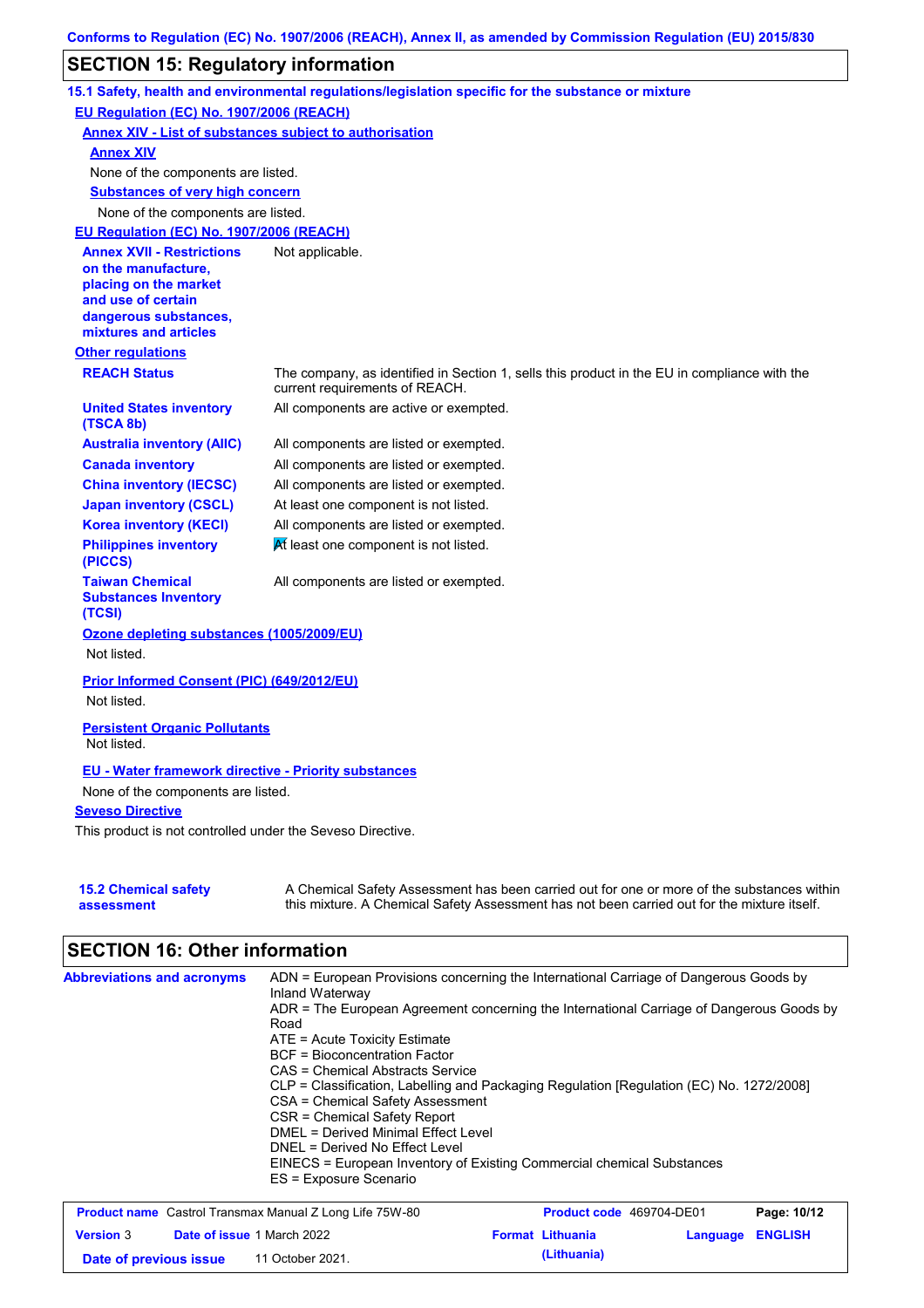### **SECTION 16: Other information**

| EUH statement = CLP-specific Hazard statement                                           |
|-----------------------------------------------------------------------------------------|
| EWC = European Waste Catalogue                                                          |
| GHS = Globally Harmonized System of Classification and Labelling of Chemicals           |
| IATA = International Air Transport Association                                          |
| IBC = Intermediate Bulk Container                                                       |
| <b>IMDG</b> = International Maritime Dangerous Goods                                    |
| LogPow = logarithm of the octanol/water partition coefficient                           |
| MARPOL = International Convention for the Prevention of Pollution From Ships, 1973 as   |
| modified by the Protocol of 1978. ("Marpol" = marine pollution)                         |
| OECD = Organisation for Economic Co-operation and Development                           |
| PBT = Persistent, Bioaccumulative and Toxic                                             |
| PNEC = Predicted No Effect Concentration                                                |
| REACH = Registration, Evaluation, Authorisation and Restriction of Chemicals Regulation |
| [Regulation (EC) No. 1907/2006]                                                         |
| RID = The Regulations concerning the International Carriage of Dangerous Goods by Rail  |
| <b>RRN = REACH Registration Number</b>                                                  |
| SADT = Self-Accelerating Decomposition Temperature                                      |
| SVHC = Substances of Very High Concern                                                  |
| STOT-RE = Specific Target Organ Toxicity - Repeated Exposure                            |
| STOT-SE = Specific Target Organ Toxicity - Single Exposure                              |
| TWA = Time weighted average                                                             |
| $UN = United Nations$                                                                   |
| UVCB = Complex hydrocarbon substance                                                    |
| VOC = Volatile Organic Compound                                                         |
| vPvB = Very Persistent and Very Bioaccumulative                                         |
| Varies = may contain one or more of the following 64741-88-4 / RRN 01-2119488706-23.    |
| 64741-89-5 / RRN 01-2119487067-30, 64741-95-3 / RRN 01-2119487081-40, 64741-96-4/ RRN   |
| 01-2119483621-38, 64742-01-4 / RRN 01-2119488707-21, 64742-44-5 / RRN                   |
| 01-2119985177-24, 64742-45-6, 64742-52-5 / RRN 01-2119467170-45, 64742-53-6 / RRN       |
| 01-2119480375-34, 64742-54-7 / RRN 01-2119484627-25, 64742-55-8 / RRN                   |
| 01-2119487077-29, 64742-56-9 / RRN 01-2119480132-48, 64742-57-0 / RRN                   |
| 01-2119489287-22, 64742-58-1, 64742-62-7 / RRN 01-2119480472-38, 64742-63-8,            |
| 64742-65-0 / RRN 01-2119471299-27, 64742-70-7 / RRN 01-2119487080-42, 72623-85-9 /      |
| RRN 01-2119555262-43, 72623-86-0 / RRN 01-2119474878-16, 72623-87-1 / RRN               |
| 01-2119474889-13                                                                        |

#### **Procedure used to derive the classification according to Regulation (EC) No. 1272/2008 [CLP/GHS]**

| <b>Classification</b>                                  |                                                                                          | <b>Justification</b>                                                                                                                                                                                                 |
|--------------------------------------------------------|------------------------------------------------------------------------------------------|----------------------------------------------------------------------------------------------------------------------------------------------------------------------------------------------------------------------|
| Not classified.                                        |                                                                                          |                                                                                                                                                                                                                      |
| <b>Full text of abbreviated H</b><br><b>statements</b> | $\cancel{100}$<br>H304<br>H317<br>H319<br>H411                                           | Harmful if swallowed.<br>May be fatal if swallowed and enters airways.<br>May cause an allergic skin reaction.<br>Causes serious eye irritation.<br>Toxic to aquatic life with long lasting effects.                 |
| <b>Full text of classifications</b><br>[CLP/GHS]       | <b>Acute Tox. 4</b><br>Aquatic Chronic 2<br>Asp. Tox. 1<br>Eye Irrit. 2<br>Skin Sens, 1B | <b>ACUTE TOXICITY - Category 4</b><br>LONG-TERM (CHRONIC) AQUATIC HAZARD - Category 2<br><b>ASPIRATION HAZARD - Category 1</b><br>SERIOUS EYE DAMAGE/EYE IRRITATION - Category 2<br>SKIN SENSITISATION - Category 1B |
| <b>History</b>                                         |                                                                                          |                                                                                                                                                                                                                      |
| Date of issue/Date of<br><b>revision</b>               | 01/03/2022.                                                                              |                                                                                                                                                                                                                      |
| Date of previous issue                                 | 11/10/2021.                                                                              |                                                                                                                                                                                                                      |
| <b>Prepared by</b>                                     | <b>Product Stewardship</b>                                                               |                                                                                                                                                                                                                      |

**Indicates information that has changed from previously issued version.**

#### **Notice to reader**

All reasonably practicable steps have been taken to ensure this data sheet and the health, safety and environmental information contained in it is accurate as of the date specified below. No warranty or representation, express or implied is made as to the accuracy or completeness of the data and information in this data sheet.

The data and advice given apply when the product is sold for the stated application or applications. You should not use the product other than for the stated application or applications without seeking advice from BP Group.

It is the user's obligation to evaluate and use this product safely and to comply with all applicable laws and regulations. The BP Group shall not be responsible for any damage or injury resulting from use, other than the stated product use of the material, from any failure to adhere to recommendations, or from any hazards inherent in the nature of the material. Purchasers of the product for supply to a third party for use at work, have a duty to take all necessary steps to ensure that any person handling or using the product is provided with the information in this sheet. Employers have a duty to tell employees and others who may be affected of any hazards described in this sheet and of any precautions that should be taken. You can contact the BP Group to

| <b>Product name</b> Castrol Transmax Manual Z Long Life 75W-80 |  |                                   | <b>Product code</b> 469704-DE01 | Page: 11/12             |                         |  |
|----------------------------------------------------------------|--|-----------------------------------|---------------------------------|-------------------------|-------------------------|--|
| <b>Version 3</b>                                               |  | <b>Date of issue 1 March 2022</b> |                                 | <b>Format Lithuania</b> | <b>Language ENGLISH</b> |  |
| Date of previous issue                                         |  | 11 October 2021.                  |                                 | (Lithuania)             |                         |  |